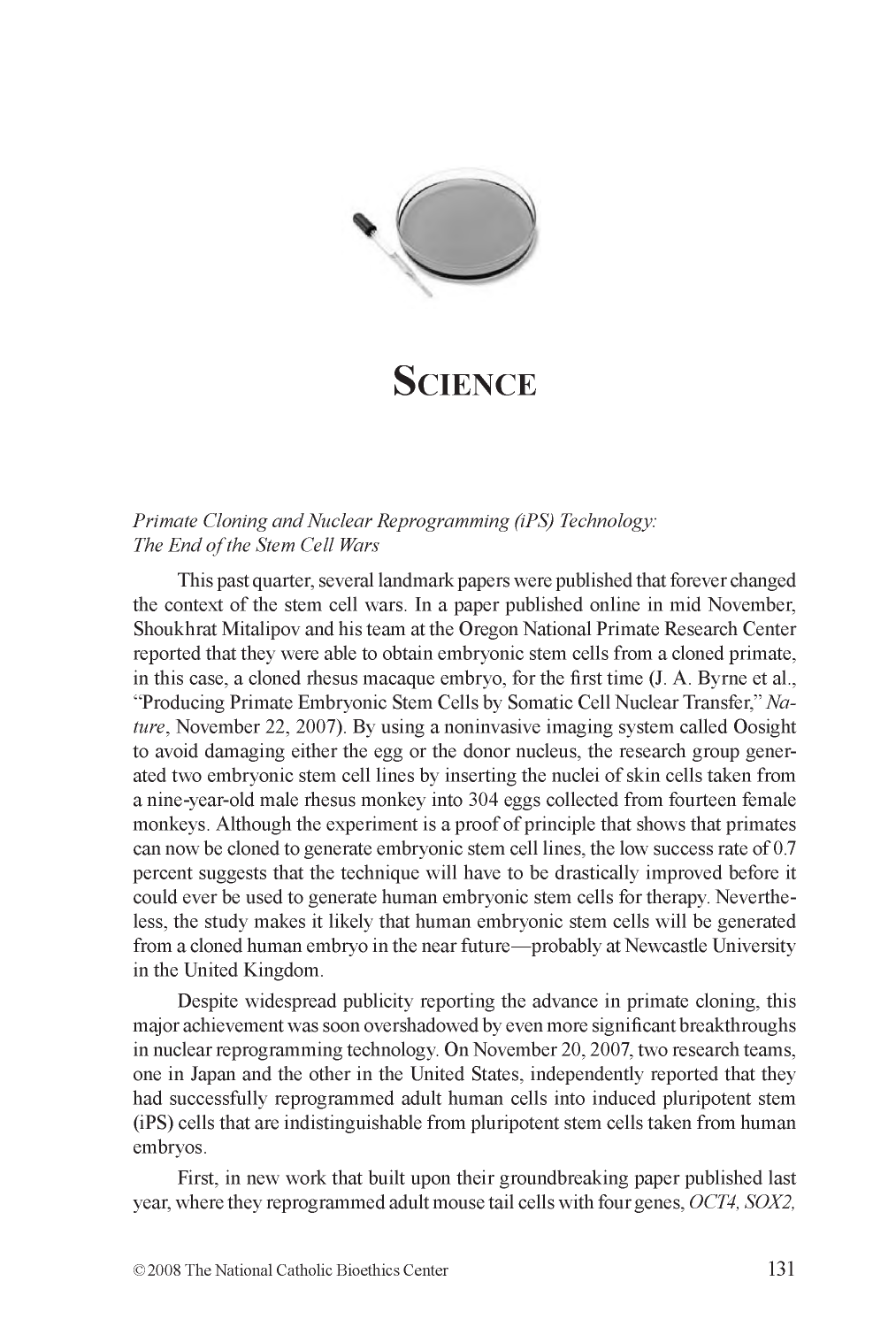*C-MYC,* and *KLF4,* Shinya Yamanaka and his colleagues at Kyoto University in Japan report that they have successfully taken skin cells from a thirty-six-year-old woman and connective cells from a sixty-nine-year-old man and reprogrammed them into human iPS cells. These cells passed all the tests for pluripotency used to identify embryonic stem cells taken from human embryos. In their paper, the team used retroviruses to introduce the same four genes originally used with mice into the human cells (K. Takahashi et al., "Induction of Pluripotent Stem Cells from Adult Human Fibroblasts by Defined Factors," *Cell,* November 30, 2007). Two weeks later, however, the same team reported that they were able to create human iPS cells with only three genes (M. Nakagawa et al., "Generation of Induced Pluripotent Stem Cells without Myc from Mouse and Human Fibroblasts," *Nature Biotechnology,* online November 30, 2007). Significantly, their experiments did not include the *C-MYC* gene that has been implicated in tumor formation.

Next, James A. Thompson and his team at the University of Wisconsin-Madison—this is the same research group that first identified human embryonic stem cells over a decade ago—published a paper describing their experiments to reprogram skin cells taken from a human fetus and from human foreskin (J. Yu et al., "Induced Pluripotent Stem Cell Lines Derived from Human Somatic Cells" *Science,* December 21, 2007). They showed that four genes, *OCT4, SOX2, NANOG,* and *LIN28,* were sufficient to reprogram these cells to a pluripotent state. These four genes were different from the original four used by the Yamanaka team, suggesting that different sets of genes can be used to create iPS cells. Moreover, the report also showed that the cancer-causing gene *C-MYC* is not essential for nuclear reprogramming. The team concluded, "The human iPS cells described here meet the defining criteria that we originally proposed for human embryonic stem cells, with the notable exception that the iPS cells are not derived from embryos. Similar to human embryonic stem cells, human iPS cells should prove useful for studying the development and function of human tissues, for discovering and testing new drugs, and for transplantation medicine. For transplantation therapies based on these cells, with the exception of autoimmune diseases, patient-specific iPS cell lines should largely eliminate the concern of immune rejection."

These two landmark papers and a paper published several weeks later by the Daley Laboratory at Harvard University—where George Daley and his colleagues reprogrammed somatic cells taken from a fresh skin biopsy from a volunteer (I-H Park et al., "Reprogramming of Human Somatic Cells to Pluripotency with Defined Factors," *Nature,* online December 23, 2007)—demonstrate that nuclear reprogramming technology works with human cells and with different combinations of genes.

The generation of patient-specific human embryonic stem cells with cloning technology has been promoted in the public square to accomplish two goals. First, this approach could be used to obtain disease-specific embryonic stem cells that could be used as laboratory reagents to study and better understand disease. Although they did not use cloning technology (SCNT) to obtain their disease-specific embryos, Rachel Eiges et al. illustrate this research interest in a paper describing their efforts to study fragile X syndrome by creating pluripotent embryonic stem cell lines from IVF embryos that carried the mutation for the genetic condition ("Developmental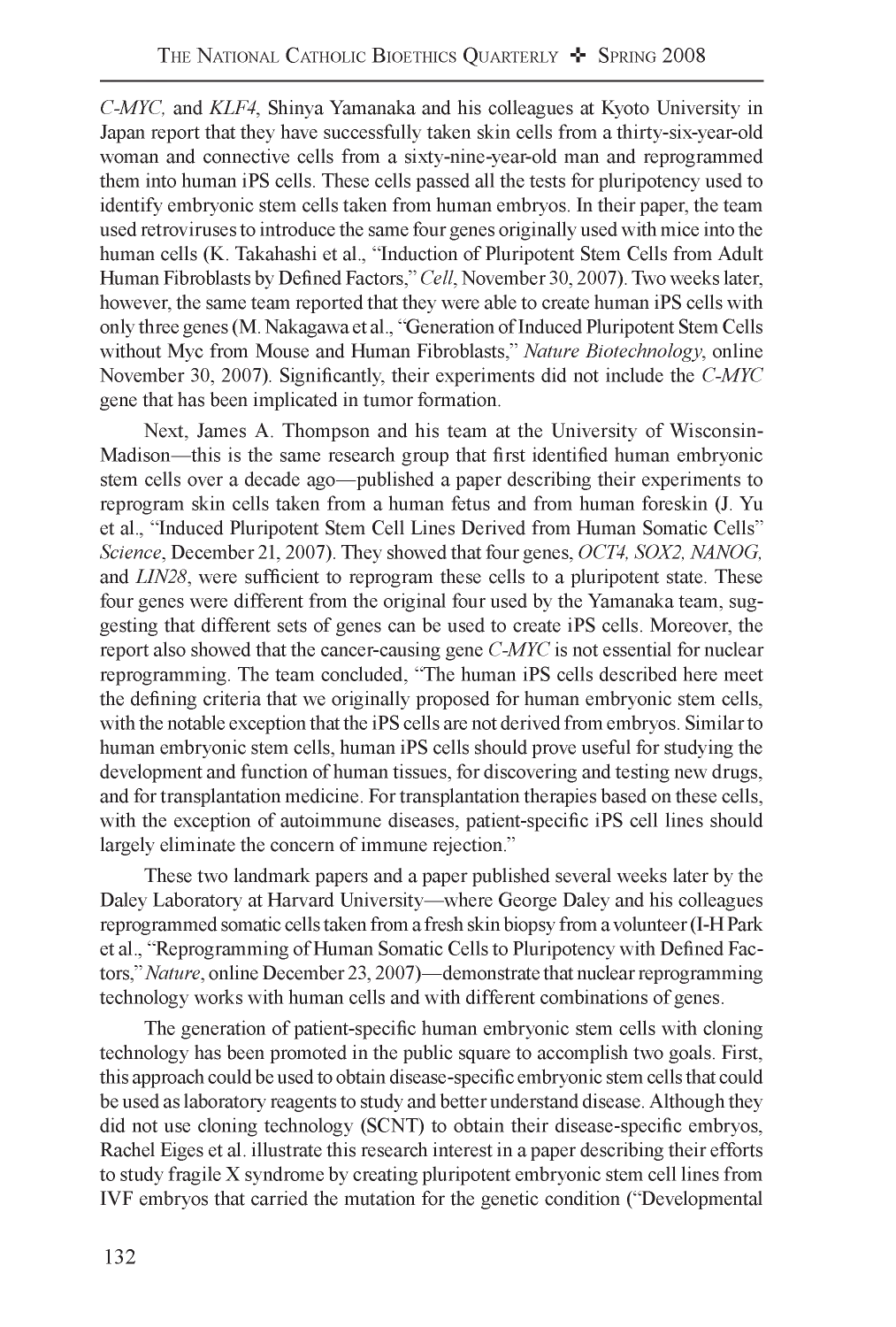Study of Fragile X Syndrome Using Human Embryonic Stem Cells Derived from Preimplantation Genetically Diagnosed Embryos," *Cell Stem Cell,* November 2007). Using the fragile-X embryonic stem cells, they were able to study the early stages of the disease. They conclude that their study "illustrates the importance of [human embryonic stem cells] in unraveling developmentally regulated mechanisms associated with human genetic disorders." Similar work has already been done with eighteen different genetic disorders by the Verlinksy Laboratory at the Reproductive Genetics Institute in Chicago. Nuclear reprogramming (iPS) technology can be used to accomplish this first goal. It should now be relatively straightforward to reprogram cells taken from patients with Lou Gehrigs disease, fragile X syndrome, or any other debilitating illness to created disease-specific pluripotent stem cells.

Second, patient-specific embryonic stem cells obtained with cloning technology could be used to treat different diseases using regenerative medicine. At the present time, nuclear reprogramming (iPS) technology, because of its reliance on the use of retroviruses, cannot be used to accomplish this second goal. Retroviruses randomly insert themselves into a cell's DNA, leading to an increased risk of cancer. Thus, as every stem cell researcher has acknowledged, the challenge in the near future will be to discover a new technique to reprogram a cell without using these viruses. Other options include using viruses that do not integrate into the host cell's DNA and using small molecules—drugs—to activate the endogenous reprogramming genes. Only then will iPS technology be safe enough for patient use.

Nevertheless, in a stunning paper, Rudolf Jaenisch and his colleagues at MIT report that they have used iPS technology to cure sickle cell anemia in mice ("Treatment of Sickle Cell Anemia Mouse Model with iPS Cells Generated from Autologous Skin," *Science,* online December 6, 2007). Sickle cell anemia is a disease of the blood caused by a defect in a single gene. To create the iPS cells, the research team began with cells from the diseased mice. These cells were then reprogrammed with retroviruses and the four genes identified by the Yamanaka team. To decrease or eliminate possible cancer in the treated mice, however, the MIT group removed the *C-MYC* gene after the reprogramming was complete. Next, the scientists transformed the iPS cells into bone marrow precursor cells, replaced the defective gene in the bone marrow cells with a normal version of the gene, and then injected the resulting altered cells back into the diseased mice. Later testing showed that the mice had been cured of their disease. Surprisingly, none of the mice developed cancer after twenty weeks. However, most scientists believe that the eventual development of cancer is inevitable because of the retroviruses used to cure the mice. The researchers conclude, "Our results provide proof of principle for using transcription factor-induced reprogramming combined with gene and cell therapy for disease treatment in mice." Indeed, the pace of discovery with nuclear reprogramming (iPS) technology has been breathtaking.

In toto, these papers should signal the beginning of the end of the stem cell wars. It is not surprising that Ian Wilmut, creator of Dolly, the first cloned mammal, has announced that his laboratory has given up on cloning technology. Instead, his team will focus all their efforts on perfecting the nuclear reprogramming (iPS) approach. Similarly, in a perspective published in *Science* ("Is Therapeutic Cloning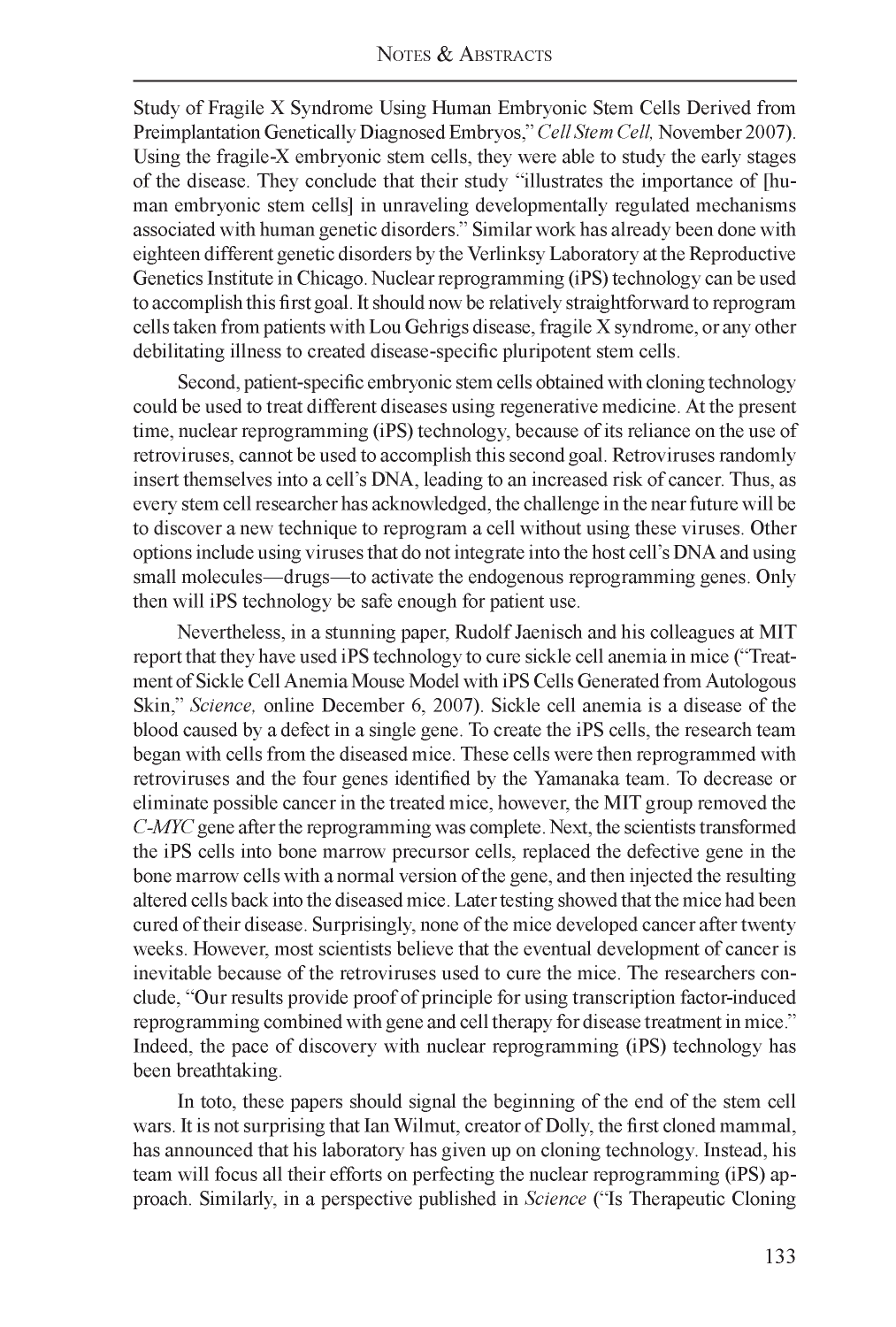Dead?" December 21, 2007), stem cell biologist Jose Cibelli, commenting on the breakthroughs in nuclear reprogramming technology, writes, "Is human therapeutic cloning no longer needed? The short answer is no, but it is likely a matter of time until all the hypothetical advantages of therapeutic cloning will be implemented with induced pluripotent stem cells. More importantly, the controversial issues (ethical and technical) specific to human therapeutic cloning may well be left behind along with the procedure itself, a refreshing change for the field, indeed."

Finally, I would like to comment briefly on a recent press release from the prolife and Catholic group Children of God for Life ("Adult Stem Cells Reprogrammed Using Aborted Fetal and HES Cells," January 8, 2008, [www.cogforlife.org](http://www.cogforlife.org)). In their statement, the group points out that the experiments with the human iPS cells used cell lines originally derived from the tissues taken from an aborted human being. It is important to note that the cell lines in question are standard cell lines used in laboratories throughout the world, and most scientists who use them are unaware of their origin. Furthermore, nuclear reprogramming (iPS) technology can easily be accomplished using cell lines not tainted by the grave immorality of abortion.

## *Gene Therapy*

Efforts to use genetic therapy to cure disease have often raised moral questions for bioethicists. In a paper published this past quarter, Andrew Feigin and colleagues report that brain scans used to evaluate patients who received an experimental gene therapy for Parkinson's disease show that the treatment normalizes brain function and that this improvement is still present a year later ("Modulation of Metabolic Brain Networks after Subthalamic Gene Therapy for Parkinson's Disease," *PNAS,* December 4, 2007). The research team at Weill Cornell Medical College in New York City used a virus to introduce genes that increase the production of an inhibitory chemical called GABA, which lowers the activity of nerve cells involved in Parkinson's, into the brains of patients with the disease. The patients received the gene therapy only in the one side of their brain that controlled the side of their bodies most affected by the disease. Brain scans revealed that the nerve cells on the treated side got better while the nerve cells on the untreated side got worse. The improvement in the nerve cells correlated well with improvements in patients' motor skills evaluated in the clinic. Efforts are now under way to include a larger number of patients in a phase II clinical trial.

## *HIV Infectivity*

In light of the debate among Catholic moral theologians over the morality of condom use to prevent the transmission of HIV between married couples, it is interesting to note a paper by Jan Munch et al. ("Semen-Derived Amyloid Fibrils Drastically Enhance HIV Infection," *Cell,* December 14, 2007), who show that semen dramatically increases the infectivity of HIV. The research team in Germany discovered that a protein found in semen, called prostatic acidic phosphatase (PAP), allows the virus to better infect the cells of its human host. This protein, especially in an acidic environment that mimics the vaginal tract, increases the rate of HIV infection by up to one hundred thousand times by forming microscopic fibers that